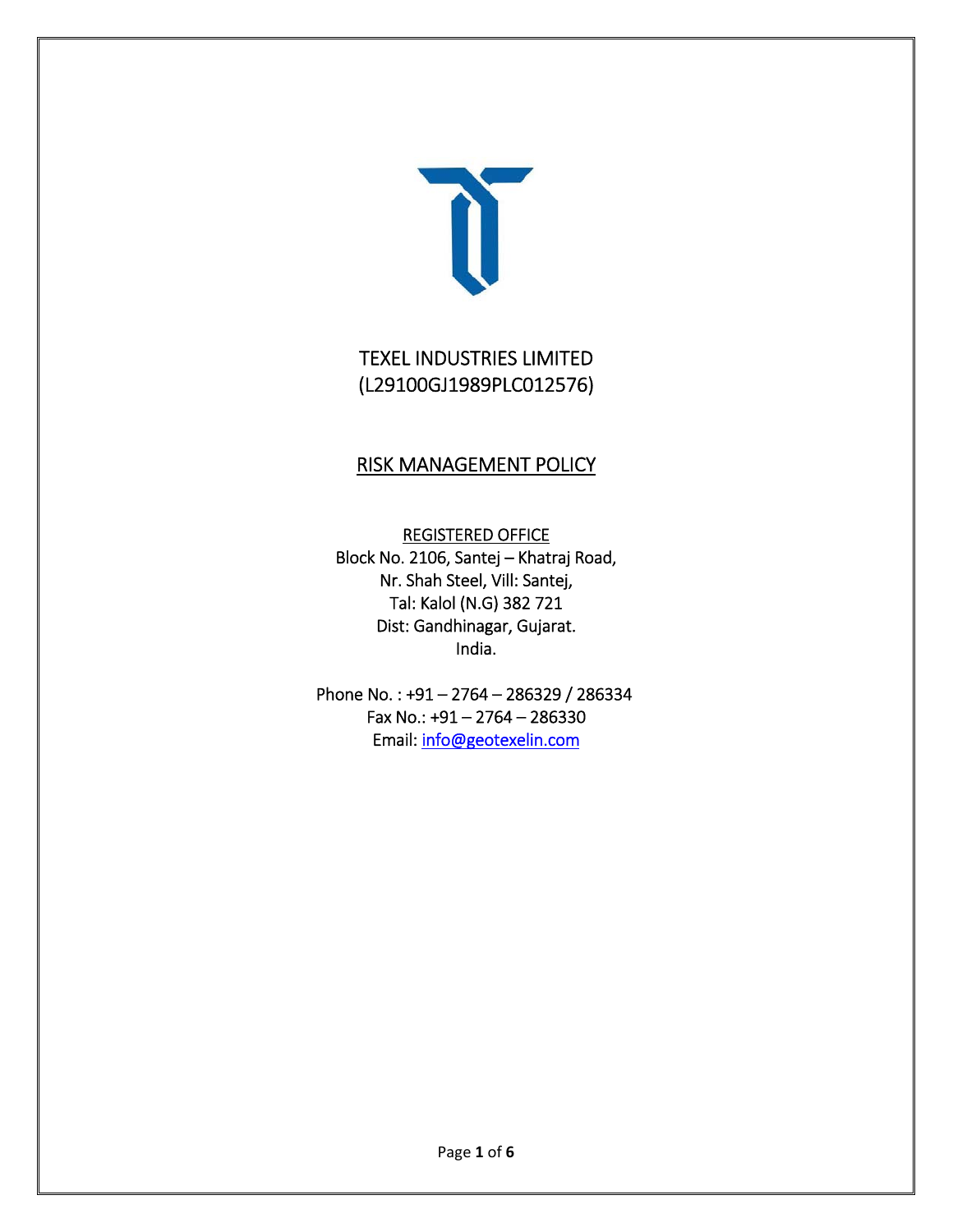# **RISK MANAGEMENT POLICY**

#### **BACKGROUND:**

*Texel Industries Limited (the Company) is engaged in manufacturing of geosynthetics for use in the construction and infrastructure segments and PE Protection Covers for general use. The products of the highest commercial importance are Roof Tile Underlay, Pond Liner, Pile Liner and Tunnel Liner, as well as Innovative covers, for specialized application in the transportation space. Within a short duration of time, the company has built a reputation as a manufacturer of quality products and has firmly established itself in the Indian and European markets. The business activities of the Company carry various internal and external risks.* 

'Risk' in literal terms can be defined as the effect of situations on outcomes. Risk is measured in terms of consequences and likelihood. Risks can be internal and external and are inherent in all administrative and business activities. Every member of any organisation continuously manages various types of uncertain situations. Formal and systematic approaches to managing risks have evolved and they are now regarded as good management practice also calledRisk Management.

'Risk Management' is the identification, assessment, communication and prioritization of risks followed by coordinated and economical application of resources to minimize, monitor, and control the probability and/or impact of uncertain events or to maximize the realisation of opportunities. Risk management also provides a system for the setting of priorities when there are competing demands on limited resources.

Effective risk management requires:

- A strategic focus,
- Forward thinking and pro-active approach
- Balance between the cost of managing risk and the anticipated benefits, and
- Contingency planning in the event that critical threats are realised.

In today's challenging and competitive environment, strategies for mitigating inherent risks in accomplishing the growth plans of the Company are imperative. The common risks inter alia are: Compliances, competition, business risk, technology obsolescence, return on investments, business cycle, increase in price and costs, limited resources, retention of talent, etc.

#### **1. LEGAL FRAMEWORK:**

Page **2** of **6** Risk Management is a key aspect of Corporate Governance Principles and Code of Conduct. There are various legal provisions which necessitate the framing and adoption of a risk management policy, outlining the methods which the Company intends to adopt to minimize risk.The new Companies Act, 2013 and the Clause 49 of the Equity Listing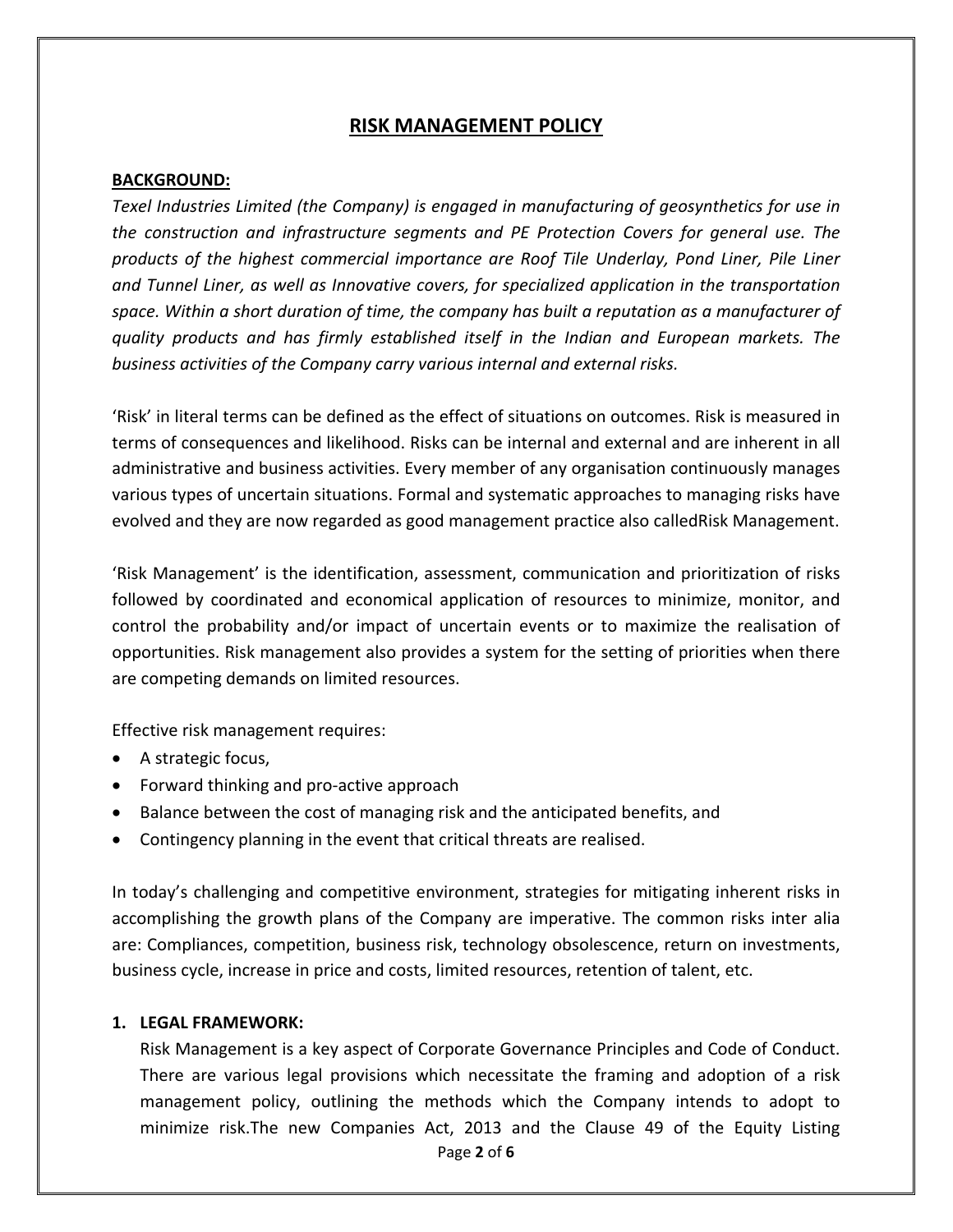Agreement have also incorporated various provisions in relation to risk management policy, procedure and practices.

The provisions of Section 134 (3)(n) of the Companies Act, 2013 necessitate that the Board's Report should contain a statement indicating development and implementation of a risk management policy for the Company.

Further, the provisions of Section 177(4)(vii) of the Companies Act, 2013 require that every Audit Committee shall act in accordance with the terms of reference specified in writing by the Board which shall inter alia include evaluation of risk management systems.

In line with the above requirements, it is therefore, required for the Company to frame and adopt a "Risk Management Policy" (this Policy) of the Company

## **2. PURPOSE AND SCOPE OF THE POLICY:**

The main objective of this Policy is to aim to achieve sustainable business growth with stability and to promote a pro-active approach in identifying, reporting, evaluating and resolving risks associated with the Company's business. In order to achieve the key objective, this Policy establishes a structured and disciplined approach towards risks associated with the Company's business .

# **The specific objectives of this Policy are:**

- To ensure that all the current and future material risk exposures of the Company are identified, assessed, quantified, appropriately mitigated, minimized and managed i.e. to ensure adequate systems for risk management.
- To establish a framework for the company's risk management process and to ensure its implementation.
- To enable compliance with appropriate regulations, wherever applicable, through the adoption of best practices.
- To achieve business growth with financial stability.

# **3. APPLICABILITY:**

This Policy applies to all areas of the Company's operations.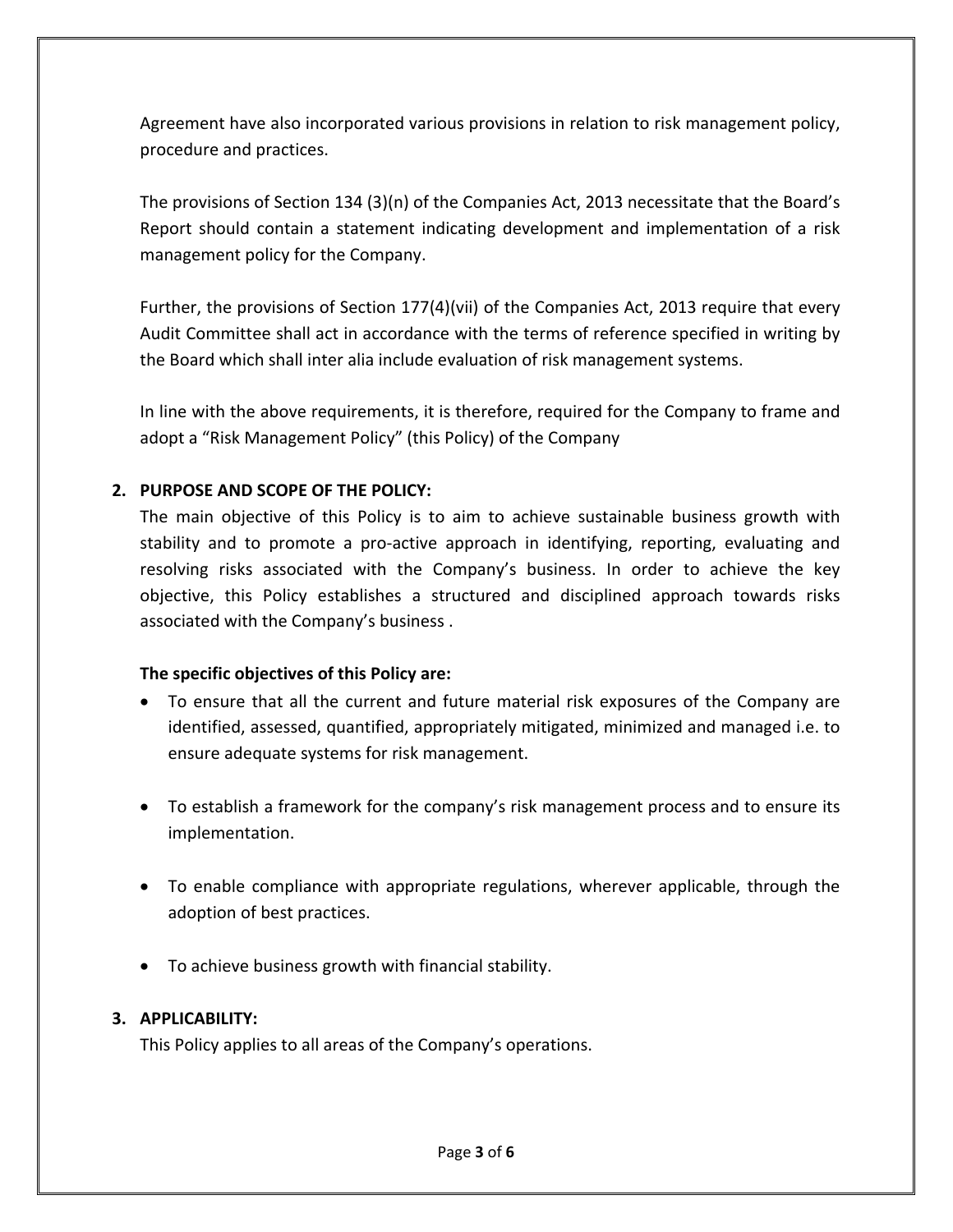#### **4. DEFINITIONS:**

- **Risk Assessment –** The systematic process of identifying and analysing risks. Risk Assessment consists of analysing uncertainties, threats and vulnerabilities and resultant exposure to various risks.
- **Risk Management** Upon identifying potential risks, taking precautionary actions for minimizing the said risks to the greatest extent possible in order that that the objectives of the Company can be achieved without unnecessary interruption and minimal losses.
- **Risk Management Process ‐** The systematic application of management policies, procedures and practices to the tasks of establishing the context, identifying, analysing, evaluating, communicating, treating and monitoring risk.

## **5. RISK FACTORS:**

The Company is subject to both external and internal risks which are enumerated below:‐

#### **EXTERNAL RISK FACTORS:**

- **Economic Environment and Market conditions**
- **Political Environment**
- **Competition**
- **Revenue Concentration and liquidity aspects**. ‐ Each business area of products has specific aspects on profitability and liquidity. The risks are therefore associated on each business segment contributing to total revenue, profitability and liquidity. Since the projects have inherent longer time‐frame and milestone payment requirements, they carry higher risks for profitability and liquidity.
- **Inflation and Cost structure ‐** Inflation is inherent in any business and thereby there is a tendency of costs going higher. Further, the project business, due to its inherent longer timeframe, as much higher risks for inflation and resultant increase in costs.
- **Technology Obsolescence –** The Company strongly believes that technological obsolescence is a practical reality. Technological obsolescence is evaluated on a continual basis and the necessary investments are made to bring in the best of the prevailing technology.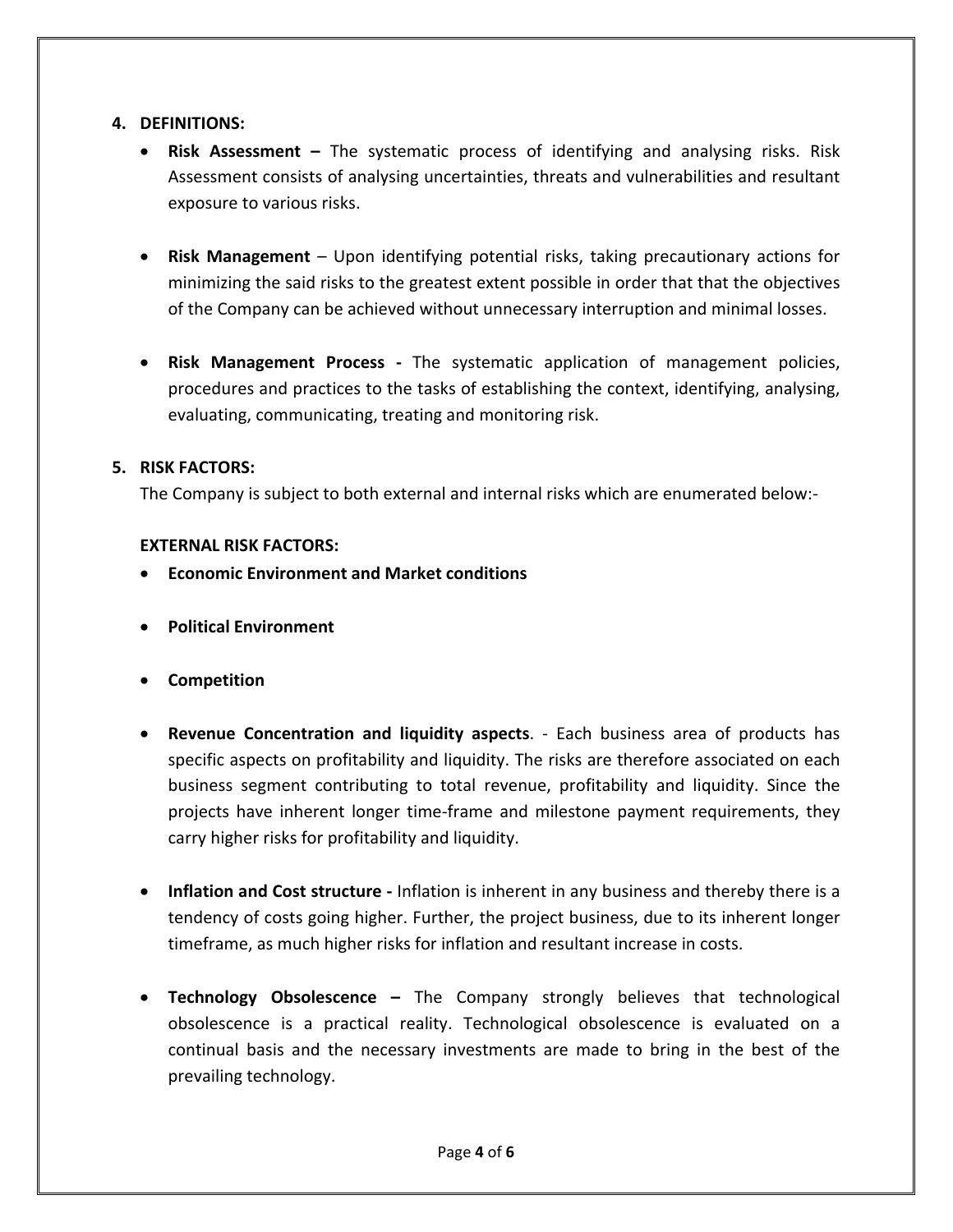- **Legal –** Legal risk is the risk in which the Company is exposed to legal action. As the Company is governed by various laws and the Company has to do its business within four walls of law, the Company is exposed to legal risk.
- **Fluctuations in Foreign Exchange ‐** The Company has limited currency exposure in case of sales, purchases and other expenses. It has natural hedge to some extent. However, beyond the natural hedge, the risk can be measured through the net open position i.e. the difference between un‐hedged outstanding receipt and payments. The risk can be controlled by a mechanism of "Stop Loss" which means the Company goes for hedging (forward booking) on open position when actual exchange rate reaches a particular level as compared to transacted rate.

#### **INTERNAL RISK FACTORS:**

- **Project Execution**
- **Contractual Compliance**
- **Operational Efficiency**
- **Hurdles in optimum use of resources**
- **Quality Assurance**
- **Environmental Management**
- **Human Resource Management**
- **Culture and values**

#### **6. RESPONSIBILITY FOR RISK MANAGEMENT:**

Generally every staff member of the Organisation is responsible for the effective management of risk including the identification of potential risks. Management is responsible for the development of risk mitigation plans and the implementation of risk reduction strategies. Risk management processes should be integrated with other planning processes and management activities.

#### **7. COMPLIANCE AND CONTROL:**

All the Senior Executives under the guidance of the Chairman and Board of Directors has the responsibility for over viewing management's processes and results in identifying, assessing and monitoring risk associated with the Organisation's business operations and the implementation and maintenance of policies and control procedures to give adequate protection against key risk. In doing so, the Senior Executive considers and assesses the appropriateness and effectiveness of management information and other systems of internal control, encompassing review of any external agency in this regards and action taken or proposed resulting from those reports.